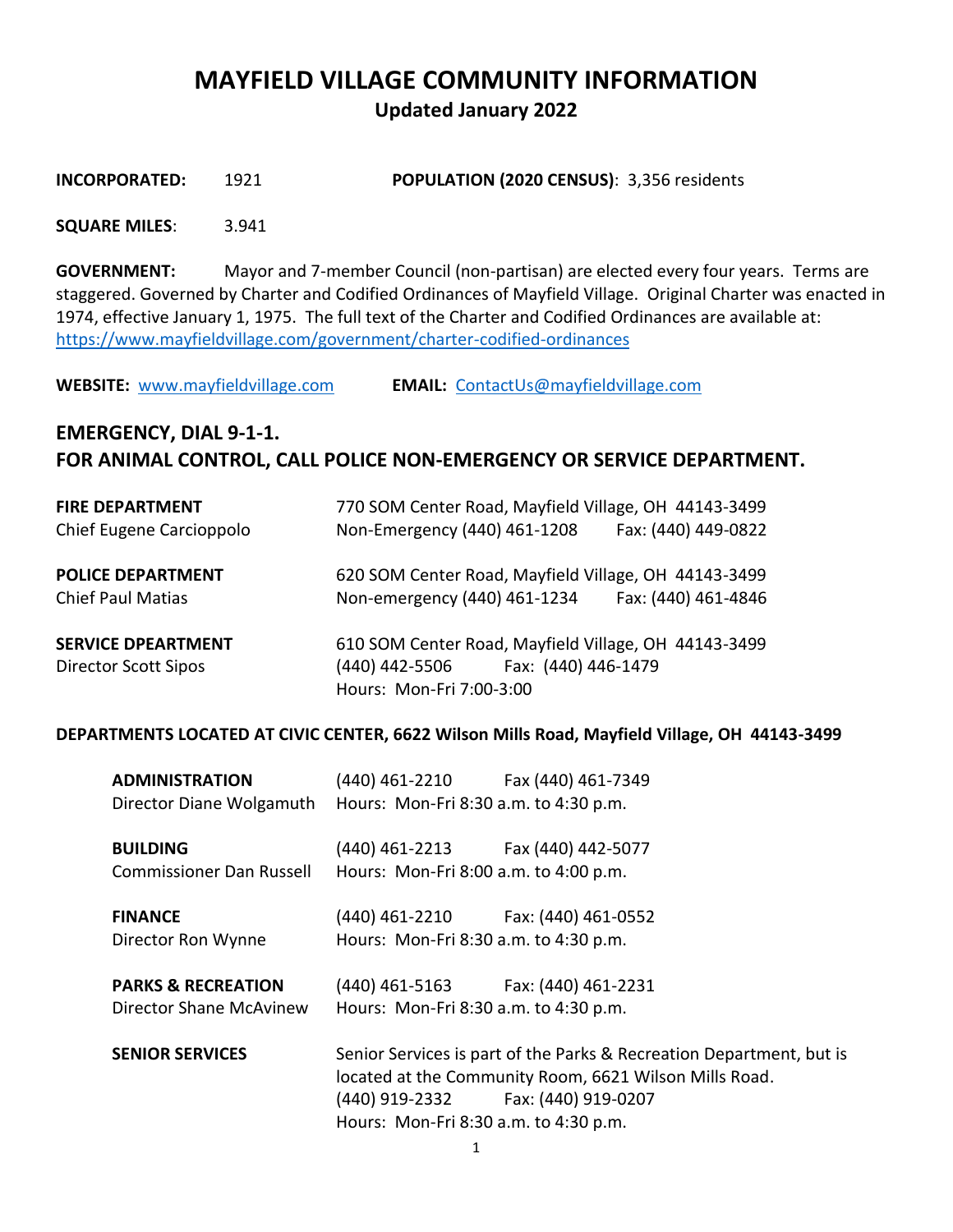## **2022 ELECTED OFFICIALS**

Correspondence for elected officials may also be sent to the Mayfield Village Civic Center, 6622 Wilson Mills Road, Mayfield Village, Ohio 44143. A Street/ Ward Map is available at: [https://www.mayfieldvillage.com/includes/uploads/pages/Maps/MV\\_Address-Ward\\_Map2016.pdf](https://www.mayfieldvillage.com/includes/uploads/pages/Maps/MV_Address-Ward_Map2016.pdf)

| MAYOR                         | <b>BRENDA T. BODNAR</b>                       |  |
|-------------------------------|-----------------------------------------------|--|
|                               | 6753 Bonnieview Road                          |  |
|                               | Mayfield Village, Ohio 44143                  |  |
|                               | 440-449-8847 / bbodnar@mayfieldvillage.com    |  |
| <b>COUNCIL WARD 1</b>         | <b>WILLIAM MARQUARDT</b>                      |  |
|                               | 6738 Bramblewood Lane                         |  |
|                               | Mayfield Village, Ohio 44143                  |  |
|                               | 440-442-7295 / wmarquardt@mayfieldvillage.com |  |
| <b>COUNCIL WARD 2</b>         | <b>MARK ARNDT</b>                             |  |
|                               | 6742 Eastgate Drive                           |  |
|                               | Mayfield Village, Ohio 44143                  |  |
|                               | 216-633-7137 / marndt@mayfieldvillage.com     |  |
| <b>COUNCIL WARD 3</b>         | <b>DENNY MURPHY</b>                           |  |
|                               | 797 Hanover Road                              |  |
|                               | Gates Mills, Ohio 44040                       |  |
|                               | 216-559-0178 / dmurphy@mayfieldvillage.com    |  |
| <b>COUNCIL WARD 4</b>         | <b>GEORGE WILLIAMS</b>                        |  |
|                               | 6198 Wilson Mills Road                        |  |
|                               | Mayfield Village, Ohio 44143                  |  |
|                               | 216-789-6216 / gwilliams@mayfieldvillage.com  |  |
| <b>COUNCIL AT LARGE</b>       | <b>ALLEN MEYERS</b>                           |  |
|                               | 6493 Highland Road                            |  |
|                               | Mayfield Village, Ohio 44143                  |  |
|                               | 440-461-4212 / ameyers@mayfieldvillage.com    |  |
| <b>COUNCIL PRESIDENT</b>      | <b>STEPHEN SCHUTT</b>                         |  |
| & AT-LARGE                    | 491 Hickory Hill                              |  |
|                               | Mayfield Village, Ohio 44143                  |  |
|                               | 440-449-2307 / sschutt@mayfieldvillage.com    |  |
| <b>COUNCIL PRESIDENT</b>      | <b>JENNIFER JURCISEK</b>                      |  |
| <b>PRO TEM &amp; AT LARGE</b> | 721 Robley Lane                               |  |
|                               | Gates Mills, Ohio 44040                       |  |
|                               | 216-849-2233 / jjurcisek@mayfieldvillage.com  |  |
| <b>CLERK OF COUNCIL</b>       | <b>MARY BETSA</b>                             |  |
|                               | 440-461-0862 / mbetsa@mayfieldvillage.com     |  |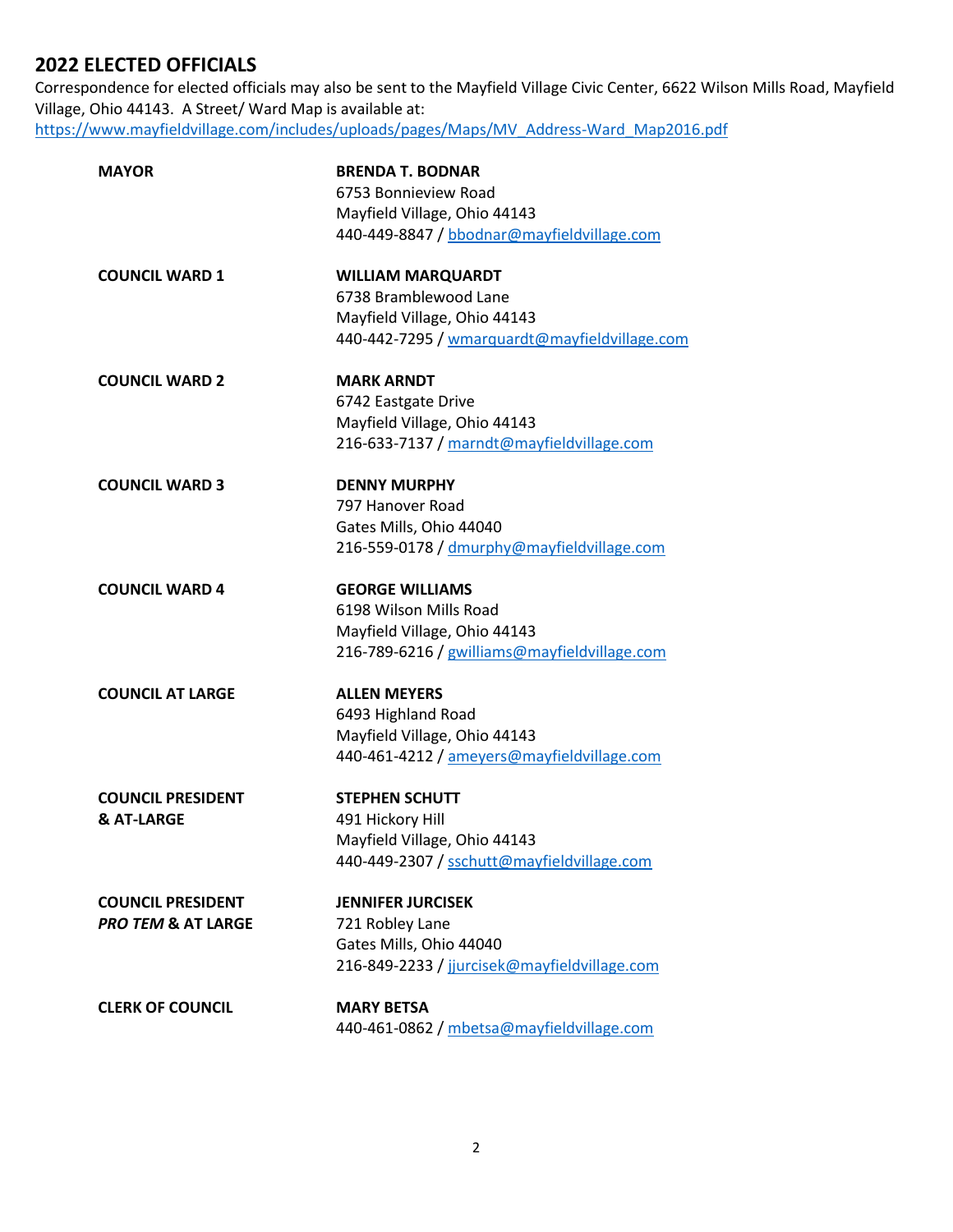## **SCHOOLS**

Residents of Mayfield Village, Mayfield Heights, Highland Heights and Gates Mills are part of the *Mayfield City School District*. Contact information: (440) 995-6800 and [https://www.mayfieldschools.org](https://www.mayfieldschools.org/)

## **Grades K-5 Grade K-5**

Center Elementary School Lander Elementary 6625 Wilson Mills Road 1713 Lander Road Mayfield Village Mayfield Heights (440) 995-7400 (440) 995-7350

## **Grades K-5 & Hearing Impaired P-5: Grades K-5:** Millridge Elementary **Gates Mills Elementary** Gates Mills Elementary 950 Millridge 7639 Colvin

Highland Heights Gates Mills (440) 995-7250 (440) 995-7500

1123 SOM Center Rd. Mayfield High School Mayfield Heights 6116 Wilson Mills Road (440) 995-7800 Mayfield Village

**Cuyahoga East Vocational Educational Consortium** (CEVEC - Includes other school districts) (440) 995-7450

**Grades 6-8 Grades 9-12 & Secondary Hearing**

Mayfield Middle School **Impaired & Vocational Education** (440) 995-6900

## **WILDCAT SPORT AND FITNESS / Indoor Pool and Field House**

All residents of the Mayfield City School District may use the Wildcat Sport and Fitness Center located at Mayfield High School at a very low price. Call the front desk at (440) 995-6840 for hours, cost and additional information or visit<https://www.mayfieldschools.org/WildcatSportFitness.aspx>

## **PROGRESSIVE FITNESS CENTER**

The Progressive Fitness Center is also available for use by Village residents. For details, cost and additional information, contact the Recreation Dept. at (440) 461-5163.

## **LOCAL HOSPITAL**

Cleveland Clinic Hillcrest Hospital is located approximately 1.5 mile south of Mayfield Village at 6780 Mayfield Road in Mayfield Heights. Phone: (440) 312-4500. <https://my.clevelandclinic.org/locations/hillcrest-hospital>

## **LIBRARY**

Cuyahoga County Public Library - Mayfield Branch 500 SOM Center Road, Mayfield Village, Ohio 44143 (440) 473-0350 <https://www.cuyahogalibrary.org/Branches/Mayfield.aspx>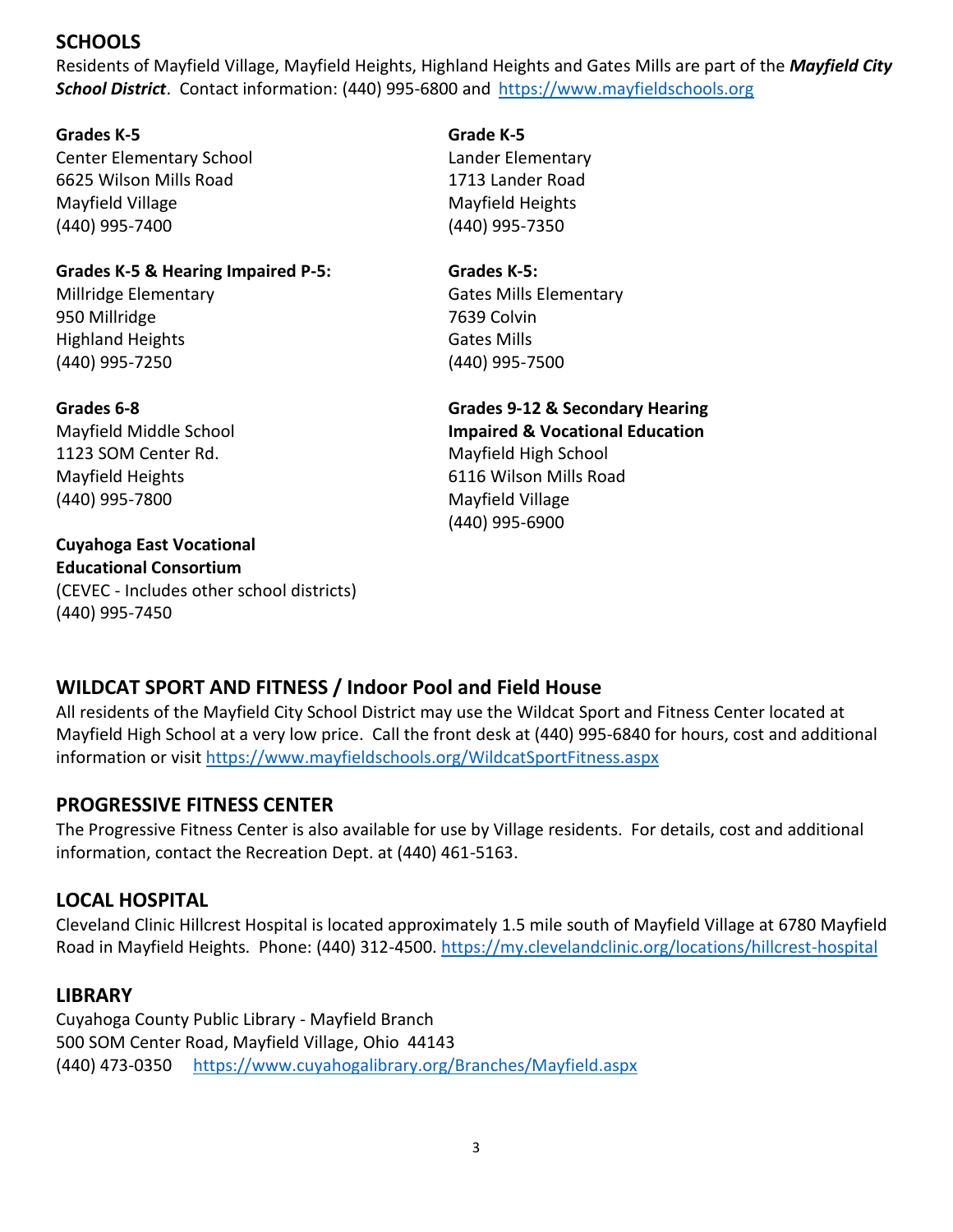## **LOCAL COURT**

Lyndhurst Municipal Court 5301 Mayfield Road, Lyndhurst, OH 44124 (440) 461-6500 <https://www.lyndhurstmunicipalcourt.org/> Dominic J. Coletta, Presiding Judge

## **CHURCHES**

Churches of all denominations are located in nearby communities. The following churches are located within the boundaries of Mayfield Village:

Mayfield Village Baptist Church 6500 Highland Road (440) 473-0788 <http://mayfieldvillagebaptist.com/> Pastor Bret Smith

St. Bartholomew Episcopal Church 435 S.O.M. Center Road (440) 449-2290 <http://saintbartohio.org/index.html> Pastor Stephen Secaur

## **UTILITIES**

| Cable:    | Spectrum<br>AT&T       | 833-267-6094 https://www.spectrum.net/<br>800-288-2020 https://www.att.com/ |
|-----------|------------------------|-----------------------------------------------------------------------------|
| Electric: | <b>First Energy</b>    | 800-589-3101 https://firstenergycorp.com/fehome.html                        |
| Water:    | <b>Cleveland Water</b> | 216-664-3130 https://www.clevelandwater.com/                                |
| Sewer:    | <b>NEORSD</b>          | 216-881-8247 https://www.neorsd.org/                                        |
| Gas:      | <b>Dominion Energy</b> | 216-361-2345 https://www.dominionenergy.com/ohio                            |
| Phone:    | AT&T                   | 800-288-2020 https://www.att.com/                                           |

## **TRANSPORTATION**

#### **RTA Bus Service**

The #7 bus has stops on Wilson Mills and runs south on S.O.M. Center Road in Mayfield Village. For bus route information, call the RTA Answerline at (216) 621-9500 or visit<http://www.riderta.com/customerservice>

#### **Major Airports**

Cleveland Hopkins International Airport is located approximately 29 miles west of Mayfield Village. For information, visit [https://www.clevelandairport.com.](https://www.clevelandairport.com/) The Akron-Canton Airport is approximately 49 miles south of Mayfield Village. <https://www.akroncantonairport.com/>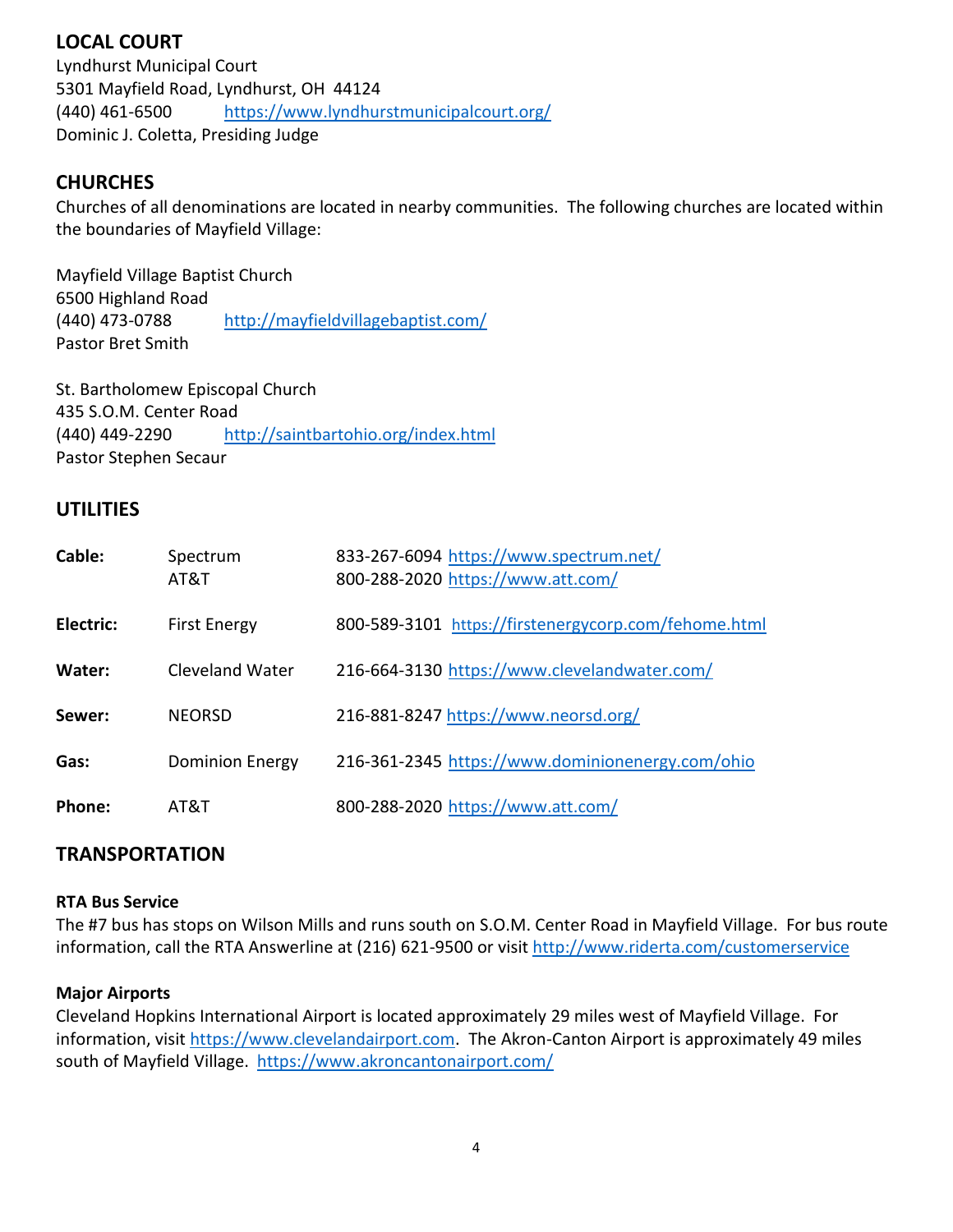## **TAXES / FINANCES**

## **Regional Income Tax Agency (RITA)**

RITA serve as the Village's Tax Department, overseeing the collection and distribution of income tax dollars.

## **Income Tax**

The income tax rate in Mayfield Village is 2.0 %. Residents receive a 100% tax credit, meaning that Residents who work in another community and pay 2.0% or more to that community, they will not owe city income tax to Mayfield Village.

## **Property Tax**

The effective property tax rate in Mayfield Village is currently 71.74 per thousand dollars of valuation (or 2.2542% as a percentage of market). Current tax rates for all cities and villages in Cuyahoga County can be found at [https://treasurer.cuyahogacounty.us/pdf\\_treasurer/en-US/LevyImpacts.pdf](https://treasurer.cuyahogacounty.us/pdf_treasurer/en-US/LevyImpacts.pdf)

## **State of the Village Report**

Pursuant to the Village's Charter, in April of each year, the Mayor provides a State of the Village Report to Council which is reprinted in the community newsletter and mailed to all residents.

## **FACILITIES & RENTALS**

## **Civic Center**

The Civic Center is located at 6622 Wilson Mills Road and houses the Administrative Offices of the Village, including the Mayor's Office, Building Department, Finance Department, and Parks & Recreation Department. Council meetings as well as all Committee, Board and Commission meetings are held in the Civic Center.

#### **Community Room**

Mayfield Village residents may rent the Community Room located at 6621 Wilson Mills Road. The room is rented on a first-come, first-served basis. A rental fee and deposit are required. For additional information, contact the Civic Center at (440) 461-2210 or visit [https://www.mayfieldvillage.com/residents/rentals.](https://www.mayfieldvillage.com/residents/rentals) Please call to check date availability.

#### **Wiley Park**

Wiley Park, located at 610 S.O.M. Center Road, has a pavilion/picnic area equipped with grills, picnic tables, and electricity. A bocce court, volleyball court, playground and indoor restrooms are located within the park. Residents may reserve the pavilion on a first-come, first-served basis at no charge. For information, please contact the Recreation Department at (440) 461-5163 or visit

[https://www.mayfieldvillage.com/residents/rentals.](https://www.mayfieldvillage.com/residents/rentals) Please call to check date availability.

## **Parkview Pool, Playground & Pavilion**

Parkview Pool is located at 425 North Commons Blvd (off SOM Center Road between Highland and White Roads). See the Recreation Brochure or call the Recreation Department at (440) 461-5163 for information on seasonal dates and fees.

Parkview Pool and Pavilion are also available to residents for private rental. Please call the Recreation Department at (440) 461-5163 for more information or visit [https://www.mayfieldvillage.com/residents/rentals.](https://www.mayfieldvillage.com/residents/rentals) Please call to check date availability.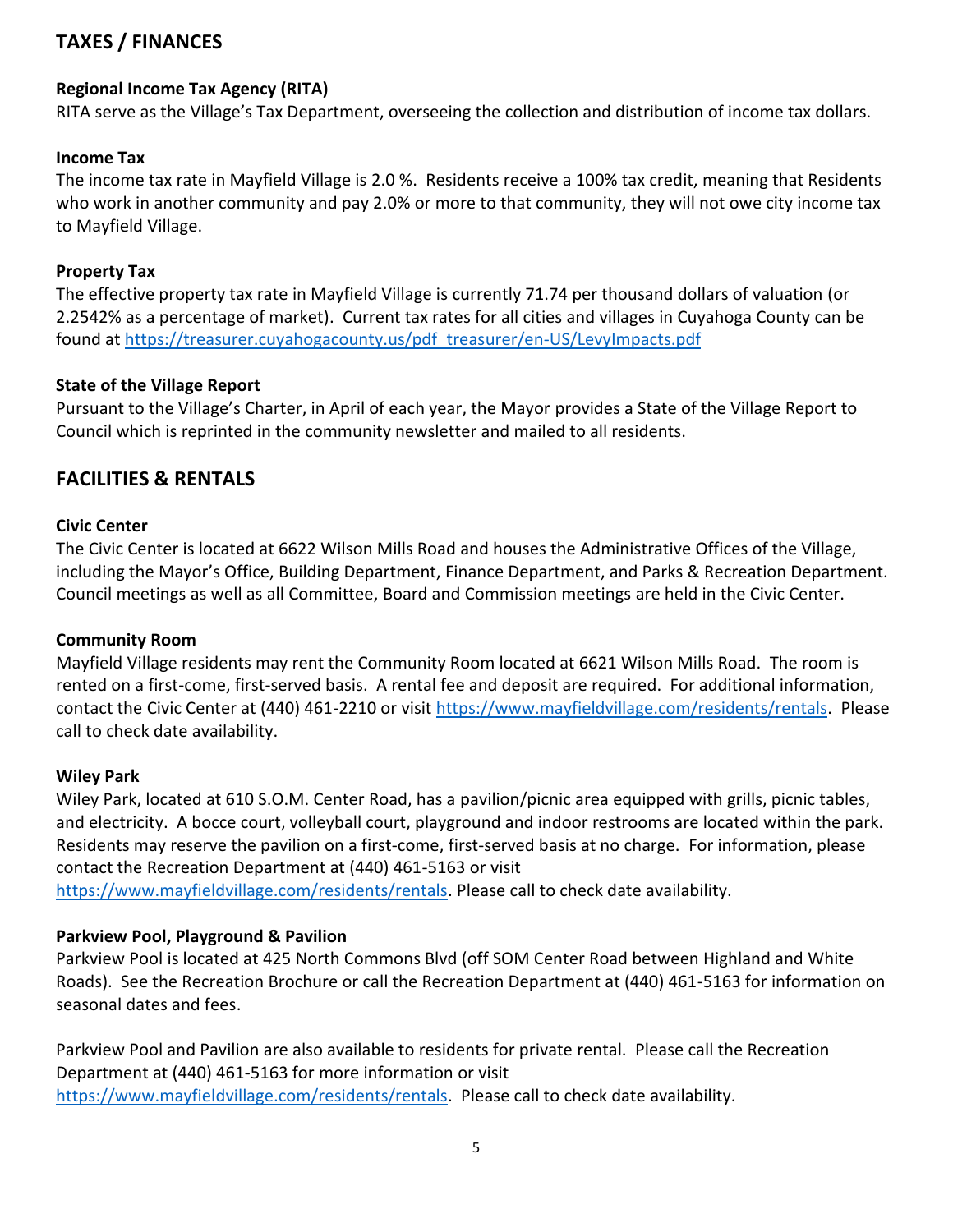## **Mayfield Village Gazebo**

Mayfield Village Residents may reserve the Gazebo for wedding ceremonies and picture-taking. Contact the Civic Center at (440) 461-2210 to make reservations.

## **Sports Facilities**

Tennis courts, pickle ball courts, bocce courts and sand volleyball courts are available for resident use. Contact the Recreation Department at (440) 461-5163 for more information.

## **Table and Chair Rental**

Mayfield Village residents may rent/borrow folding tables (max 12) and chairs (max 50) by calling the Service Department at (440) 442-5506. Tables and chairs are delivered, free of charge, to residents' homes and picked up after the event. Call ahead to make your reservations and for more information.

## **PERMITS**

Residents should be aware that the following construction or other activities require issuance of a permit by Mayfield Village. Approvals may be required either from the Board of Zoning Appeals or Architectural Review Board prior to a permit being issued:

- Accessory structures (may require Zoning /ARB approval)
- Decks (may require Zoning/ARB approval)
- Fences (may require Zoning/ARB approval)
- Concrete patios
- Roofing
- Siding/gutters and downspouts
- Waterproofing/interior water controlling
- Yard elevation changes (engineering approval required)
- New homes and detached garages (may require Zoning/ARB approval)
- Home additions or alterations (may require Zoning/ARB approval)
- Pools (may require Zoning/ARB approval)
- Tree removal (to remove 3 or more live trees with a diameter of 8" or more at breast height)
- Driveways, either asphalt or concrete
- Temporary Tent installation (larger than 400 sq. ft.)
- Garage sales or other public sales

Before starting any work, please contact the Building Department with any questions at 440-461-2213. All contractors are also required to register with the Village.

## **COMMUNITY CLUBS**

Call the Civic Center at 440-461-2210 for information about joining these local organizations:

- **Mayfield Women's Club**
- **Mayfield Village Garden Club**
- **Mayfield Township Historical Society**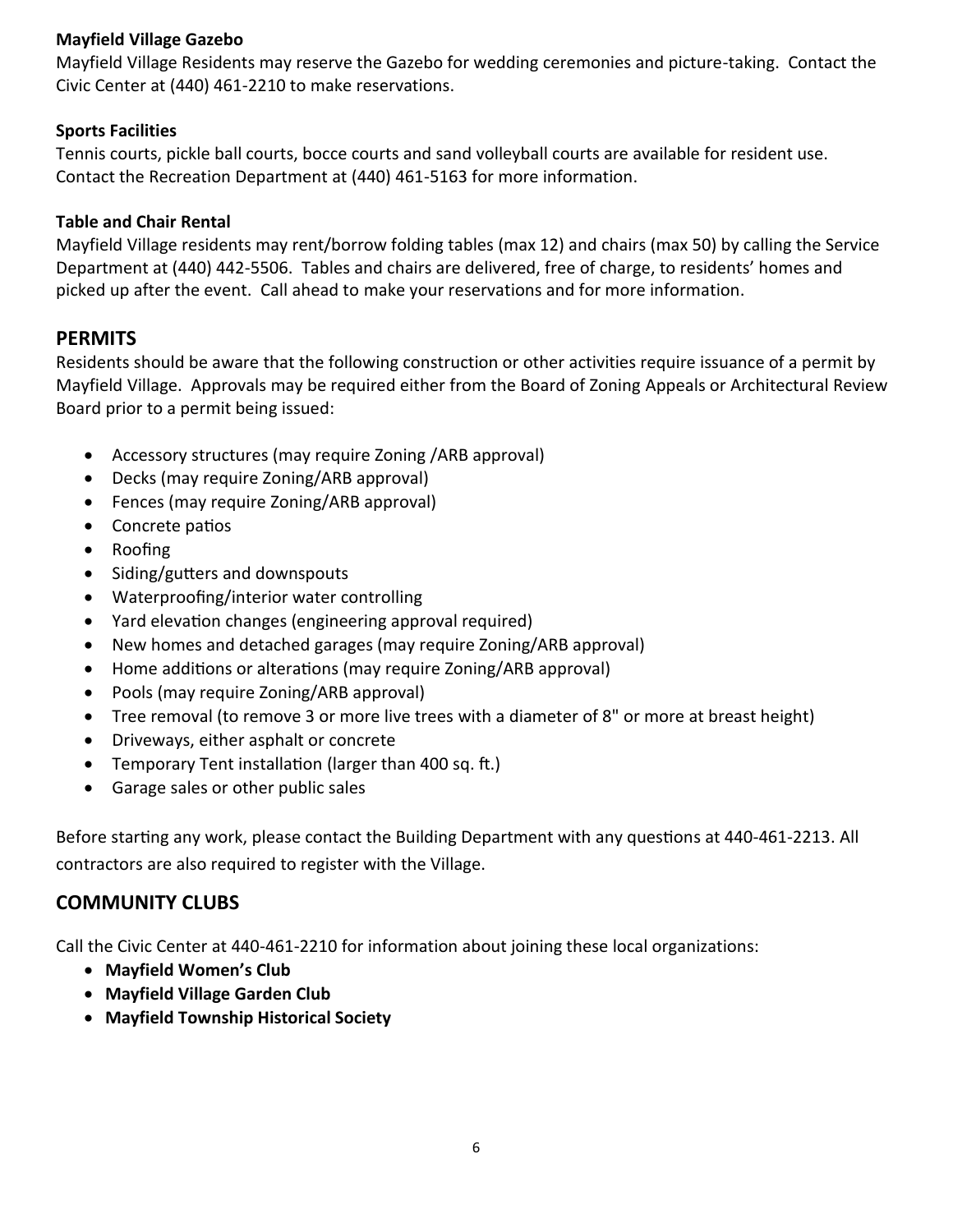## **HOMEOWNERS ASSOCIATIONS**

| <b>HO Association</b> | <b>Streets Included</b>                   | <b>Contact</b>                  |
|-----------------------|-------------------------------------------|---------------------------------|
| Aintree North         | Wildwood, Timberline, Deepwood,           | <b>Blase Pietrafese</b>         |
|                       | Creekwood, Bramblewood                    | (440) 461-8843                  |
| Aintree Park          | Beechers Brook, Chase, Derby, Foxboro,    | Dave Perout                     |
|                       | Northboro, Hunt Circle, Aintree Park Dr., | (440) 461-7636                  |
|                       | N. Aintree Dr.                            | dperout@att.net                 |
| Hanover Woods         | Hanover, Hardwood Ct., Meadowview, two    | Mary Murphy                     |
|                       | homes on Wilson Mills                     | (216) 559-0179                  |
|                       |                                           | Mcookie7788@yahoo.com           |
| Kenwood               | Kenwood, Robley, Ravine, Walnut,          | <b>Paul Kambies</b>             |
|                       | Butternut, Sandalwood, Oakwood            | (440) 836-2171                  |
|                       |                                           | paul.kambies@gmail.com          |
| Maples of Aintree     | <b>Apartments and Condos</b>              | Pete Zurowski                   |
|                       |                                           | $(216)$ 410-8882                |
|                       |                                           | pzurowski@carlylemanagement.com |
| Parkledge             | <b>SOM Court</b>                          | Rosemarie Fabrizio              |
|                       |                                           | (440) 720-0377                  |
|                       |                                           | rfabrizio@sbcglobal.net         |
| <b>Village Trails</b> | Village Trail, Village Circle             | Mary Ellen Fedeli               |
|                       |                                           | (216) 978-8000                  |
|                       |                                           | Mfedeli400@aol.com              |
| <b>Worton Park</b>    | Norman, Hemingway, Joyce, Robin, N.       | <b>George Williams</b>          |
|                       | Woodlane, S. Woodlane, Worton Park        | (216) 789-6216                  |
|                       | <b>Drive</b>                              | gwilliams@mayfieldvillage.com   |

## **COMMUNITY SERVICES & AMENITIES**

## **Rubbish Removal/Curbside Recycling**

The Village contracts to provide rubbish removal and curbside pick-up of recyclables to all single-family homes and condominiums. Rubbish and recyclables are picked up once weekly on Mondays or Tuesdays. A street schedule, list of acceptable recyclable materials, and detailed information about our trash and recycling program can be found at: [https://www.mayfieldvillage.com/services/service-department/service](https://www.mayfieldvillage.com/services/service-department/service-programs/refuse-recycling-collection)[programs/refuse-recycling-collection.](https://www.mayfieldvillage.com/services/service-department/service-programs/refuse-recycling-collection) Questions should be directed to the Service Department at (440) 442- 5506.

## **Simple Recycling**

Residents can recycle unwanted clothing, shoes, linens, towels, pillows, toys and household items with free scheduled curbside pickup. Visit [www.SimpleRecycling.com](http://www.simplerecycling.com/) for more details about items accepted and to schedule a pickup.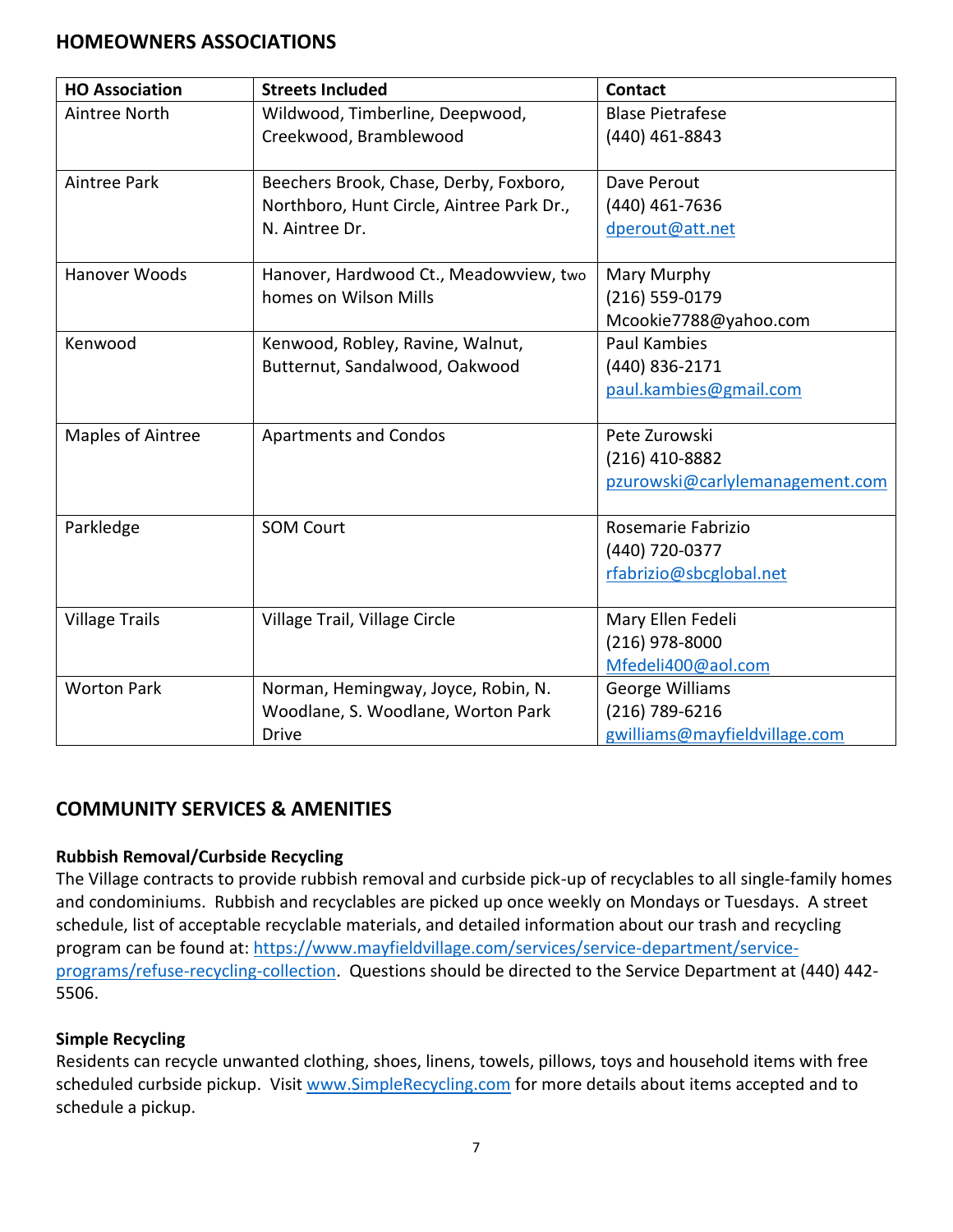## **Rust Belt Riders – Food Composting**

Food scraps can be turned into soil through composting and helps stop the production of methane, a powerful greenhouse gas. A food-scrap Community Drop Off location has been established in the parking lot of the Civic Center. For more information or to participate, visit [https://www.rustbeltriders.com](https://www.rustbeltriders.com/) or call 216-800- 4651.

## **Leaf Removal/Mulch Delivery**

The Mayfield Village Service Department provides a leaf pick-up program each fall, generally ending in early December. Residents must place their leaves on their tree lawns for pick-up. There is no spring leaf pick-up program. Each spring, after March 1, residents can call the Service Department at (440) 442-5506 to be placed on the mulch delivery list. Residents can request free delivery of up to 4 yards of mulch on a first-come, firstserved basis.

#### **Heritage Home Program**

Residents with homes over 50 years old have access to free advice regarding home maintenance and improvement projects. Financing with rates as low as 1.85% is also available. For more information, call (216) 426-3116, visit<https://www.heritagehomeprogram.org/> or call the Building Dept. at (440) 461-2213.

## **Community Partnership on Aging – Senior Services**

Mayfield Village is a member of the Community Partnership on Aging, providing a wide variety of services to residents over the age of 60, including transportation, Meals on Wheels assessments, social workers, congregate meals, and much more. For information on how to receive services, or to volunteer to help provide services, call the Senior Services Office at (440) 919-2332 or the Community Partnership on Aging at (216) 291-3902 or visit [https://www.communitypartnershiponaging.org](https://www.communitypartnershiponaging.org/)

#### **Senior Snow Removal**

An optional program is available to residents over the age of 65 and disabled residents. Mayfield Village hires a contractor to plow the driveways of all residents participating in the program. The seasonal charge is partially funded by Mayfield Village. Letters announcing the program are sent to all residents each fall for participation that winter. For additional information, contact the Senior Services Office at (440) 919-2332.

#### **Home Fire Safety Evaluations and Smoke Alarm Program**

The Mayfield Village Fire Dept. will conduct a home fire safety evaluation upon request, free of charge to residents. In addition, photoelectric smoke alarms are available at a reduced cost with free installation by Fire Dept. personnel. Call (440) 461-1208 for more information.

#### **Residential Key Box Program**

The Fire Dept. also offers a residential key box program and provides a secure, Knox brand key safe, which is installed on the home. Once the Knox Box is installed, the homeowner's keys are secured inside. In the event of an emergency, the Fire Dept. can access the keys inside the box and quickly enter the home to render assistance. The program is free of charge and is tailored to elderly residents, those with limited mobility, disabilities or illnesses that could prevent them from providing access to emergency responders. For more information, please visit the Knox website at [http://www.knoxbox.com/store/Knox-Box-1650-Residential-](http://www.knoxbox.com/store/Knox-Box-1650-Residential-Series.cfm)[Series.cfm.](http://www.knoxbox.com/store/Knox-Box-1650-Residential-Series.cfm) To enroll in the program, please contact the MV Fire Department at (440) 461-1208 or find an application at [https://www.mayfieldvillage.com/services/fire-department/inside-the-fire-station/residential](https://www.mayfieldvillage.com/services/fire-department/inside-the-fire-station/residential-key-box-program)[key-box-program](https://www.mayfieldvillage.com/services/fire-department/inside-the-fire-station/residential-key-box-program)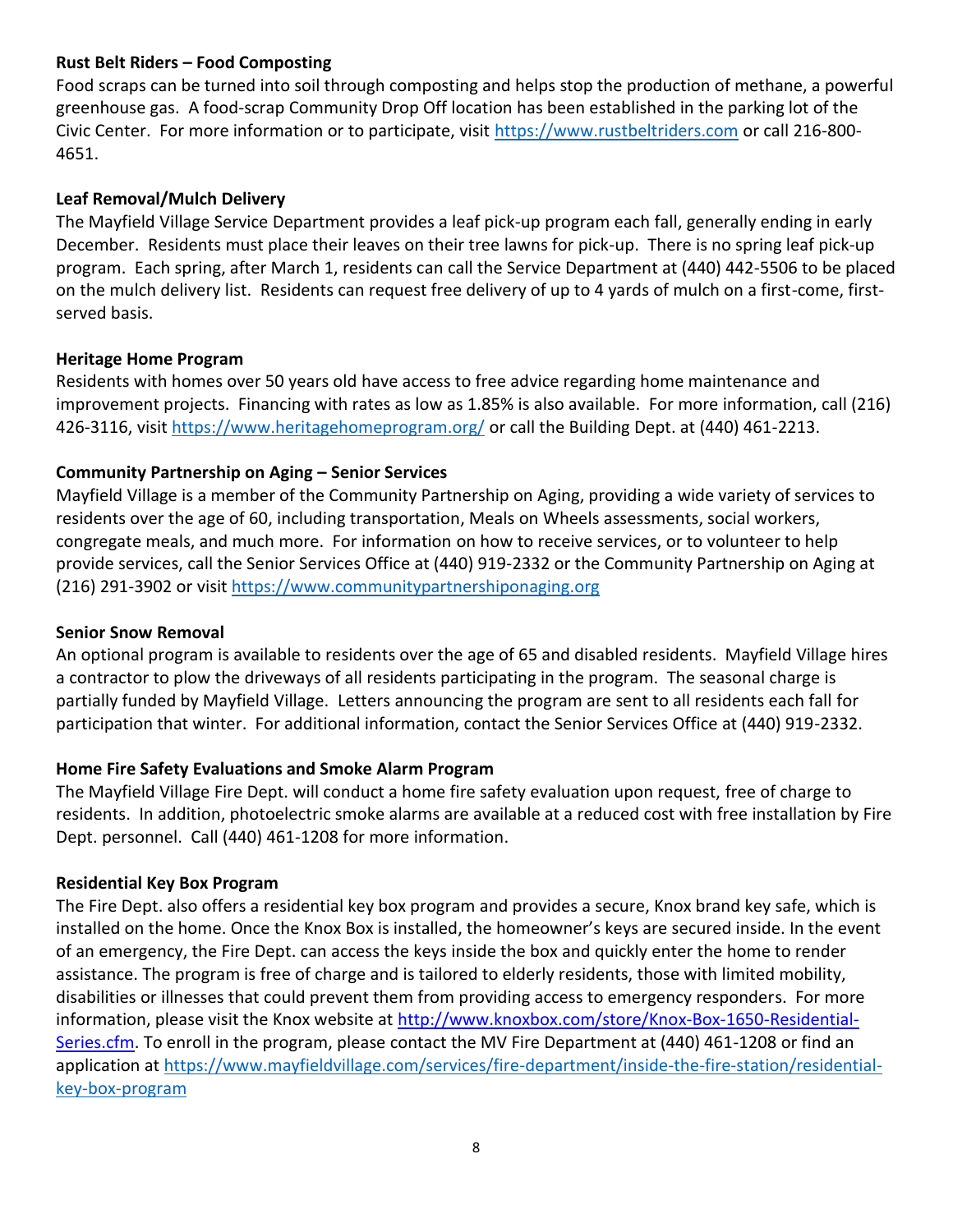## **CPR Training**

The Fire Department offers CPR classes to residents and local businesses, free of charge. Classes are scheduled throughout the year as demand necessitates and are not scheduled on a regular basis. As inquiries from residents and business are received, classes are scheduled based upon instructor availability. Once scheduled, CPR classes are held at the fire station on weekdays from 8-11AM, evenings from 5-8PM, and occasionally on weekends. Contact Program Administrator Jason Brothers at [jbrothers@mayfieldvillage.com](mailto:jbrothers@mayfieldvillage.com) with questions or to schedule a class and visit the website for further information at <https://www.mayfieldvillage.com/services/fire-department/inside-the-fire-station/learn-cpr>

## **Housewatch Program**

Residents who are going out of town can ask the Police Department to keep an eye on their home while they are away. Prior to leaving, call dispatch and provide them with necessary information, including the dates that the house will be vacant, and contact information in the event officers find a problem

## **Safety Notifications through Your 911**

Residents can sign up to receive both emergency and weather notifications by calling the Police Dept. at (440) 461-1234 or by visiting <https://www.mayfieldvillage.com/services/police-department/your-911>

## **First Responders Memorial Trailhead**

Dedicated in 2018, the First Responders Memorial Trailhead features an artifact from NY's World Trade Center, destroyed on September 11, 2001. The memorial remembers those first responders who lost their lives that day and honors the first responders who protect us every day. It is located on SOM Center Road, next to the Fire Station.

## **The Bruce G. Rinker Greenway Trail**

The Bruce G. Rinker Greenway Trail (named for the Village's former Mayor who spearheaded its construction) is a 2.5 mile all purpose trail that runs from Wilson Mills Road north to White Road. Parking is located at the First Responders Memorial Trailhead, next to the Fire Station. For a trail map, visit <https://www.mayfieldvillage.com/recreation/greenway-trail>

#### **Memorial Bench Program**

Village residents are able to honor the memory of a deceased loved one by purchasing a memorial plaque that is installed on available existing benches throughout the Village. For cost and more information, visit <https://www.mayfieldvillage.com/residents/memorial-bench-program>

#### **The Grove Amphitheatre**

The Grove Amphitheatre is located next to Parkview Pool at 425 North Commons Blvd. Each summer, the Village hosts a variety of performances that are free and open to the public at this beautiful outdoor venue. Please call the Recreation Department at (440) 461-5163 for more information or visit <https://www.mayfieldvillage.com/recreation/arts-entertainment>

#### **Grove Dedication Leaf**

The Grove offers a unique opportunity for residents or businesses to support free programming by purchasing a Dedication Leaf that is permanently displayed at the site. For cost and more information, visit <https://www.mayfieldvillage.com/recreation/the-grove/dedication-leaves>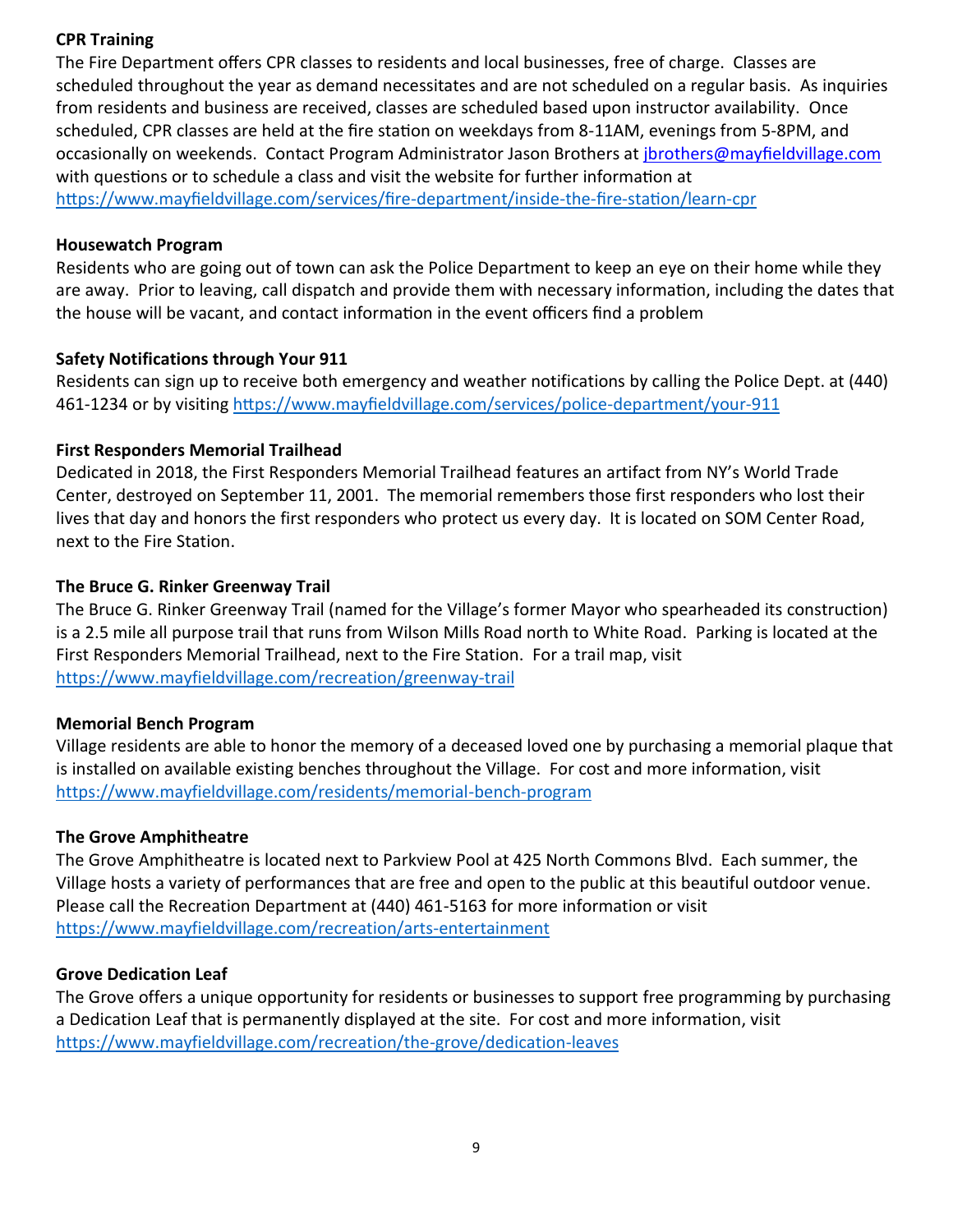## **Gazebo Summer Concerts**

Approximately 4-6 free concerts are scheduled at the Gazebo during the summer months. A variety of music is offered. A schedule is available in the Spring. Please call the Recreation Department at (440) 461-5163 for more information or visit <https://www.mayfieldvillage.com/recreation/arts-entertainment>

## **MISCELLANEOUS INFORMATION**

#### **Council Meetings**

Two Council Meetings are held each month--generally on the first and third Mondays of the month at 7:00 p.m. The first meeting is a Caucus meeting where items are discussed and the second meeting is a voting meeting. All meetings are open to the public. Agendas and minutes of all meetings are posted on the Village website as well as all materials provided to Council in preparation for meetings. See "Weekly Packets" on the home page of the website.

#### **Committees, Commissions & Boards**

Upon appointment by the Mayor and/or Council, residents are able to participate in their local government by serving on the following Committees, Commissions & Boards:

- Architectural Review Board
- Board of Zoning Appeals
- Citizens Advisory Committee
- Civil Service Commission
- Commission on Aging
- Parks & Recreation Board
- Planning& Zoning Commission
- Records Commission

All meetings are open to the public and minutes of all meetings are posted at: <https://www.mayfieldvillage.com/government/commissions-boards> or <https://www.mayfieldvillage.com/government/committees>

#### **Special Events**

A variety of special events are offered each year such as a Mother's Day Pancake Breakfast, Cruise Night, July 4<sup>th</sup> Fireworks, Youth Easter and Halloween parties, Santa Ride Through the Village, and Christmas Tree and Menorah Lightings. Detailed information about all events is advertised annually in the *Voice of the Village* and the Recreation Brochure.

#### **Community Newsletter (***Voice of the Village***)**

The *Voice of the Village* is published quarterly and mailed to all residences and businesses in Mayfield Village. The newsletter includes articles from Village officials and organizations. Current and past issues can be found at <https://www.mayfieldvillage.com/residents/publications/voice-of-the-village>

#### **Parks and Recreation Brochure.**

The Parks and Recreation Department publishes a brochure two times a year which is mailed to all residents and businesses in Mayfield Village and Gates Mills. Current and past brochures can be found at <https://www.mayfieldvillage.com/recreation/parks-and-recreation-brochure>